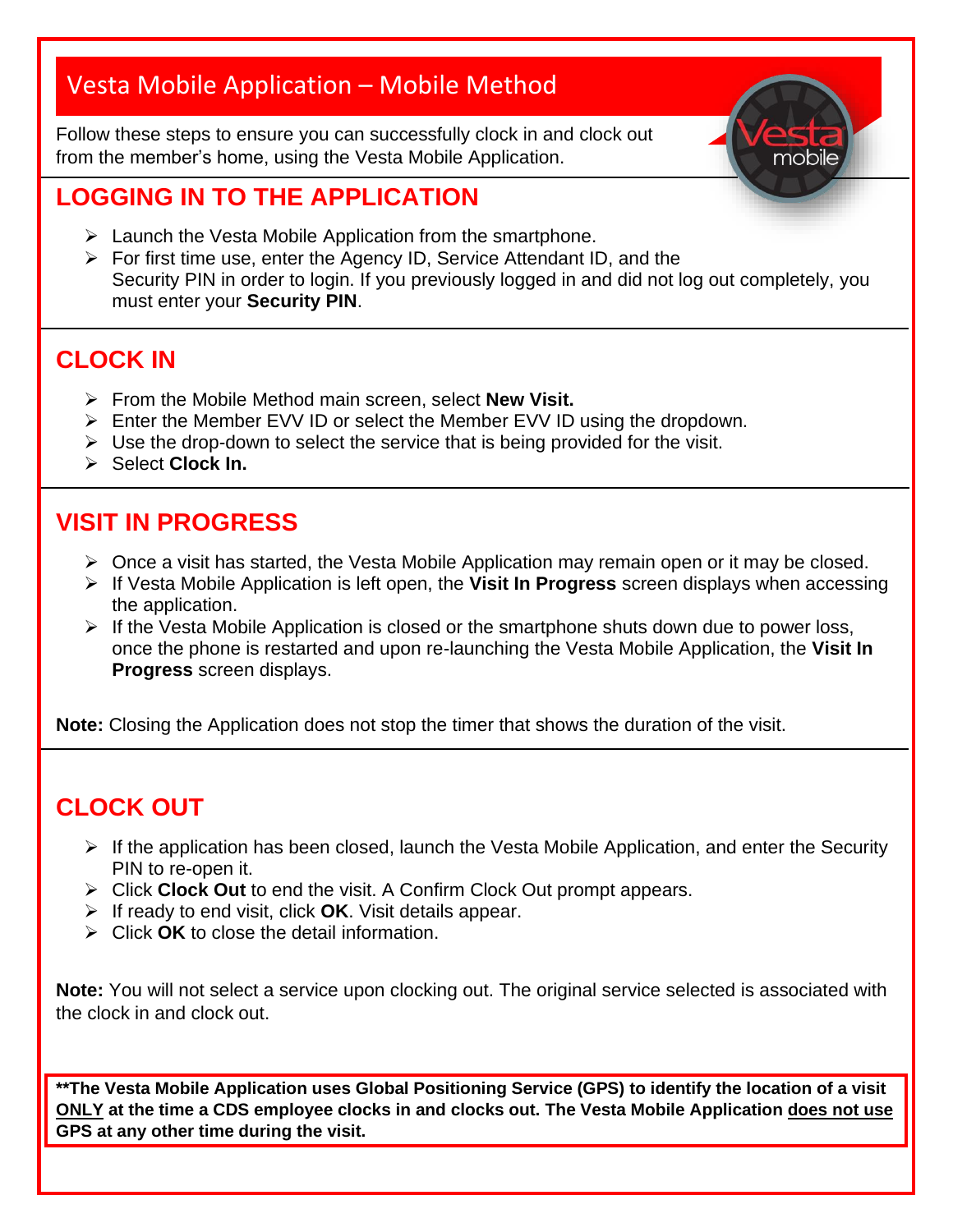# Vesta Mobile Application – Community Location

Follow these steps to ensure you can successfully clock in and clock out away from the member's home, using the Vesta Mobile Application.

### **CLOCK IN**

- ➢ From the mobile app main screen, select **New Visit**.
- ➢ Enter the Member EVV ID or select the Member EVV ID using the dropdown.
- $\triangleright$  Use the drop-down to select the service that is being provided for the visit.
- ➢ Select **Clock In**.
- ➢ The screen shows the distance from the Learned Location is beyond 100 feet and a highlighted button labeled 'Service Location' prompts you to select a location before continuing.
- ➢ Select the appropriate Service Location from the drop-down list and select **Continue**.

## **VISIT IN PROGRESS**

- ➢ Once a visit has started, the Vesta Mobile Application may remain open or it may be closed.
- ➢ If Vesta Mobile Application is left open, the **Visit In Progress** screen displays when accessing the application.

mobile

➢ If the Vesta Mobile Application is closed or the smartphone shuts down due to power loss, once the phone is restarted and upon re-launching the Vesta Mobile Application, the **Visit In Progress** screen displays.

**Note:** Closing the Application does not stop the timer that shows the duration of the visit.

### **CLOCK OUT**

- $\triangleright$  If the mobile app has been closed, launch the Vesta Mobile Application, and enter the security pin to re-open the mobile application.
- ➢ Click **Clock Out** to end the visit.
- ➢ The screen shows distance from Learned Location is beyond 100 feet and therefore a highlighted button labeled **Service Location** prompts you to select a location before continuing.
- ➢ Select the appropriate **Service Location** from the drop-down list and select **Continue**.
- ➢ Upon clicking **Continue**, visit details are displayed. You have the option of making corrections to service locations before clicking **OK**.

**Note:** You will not select a service upon clocking out. The original service selected is associated with the clock in and clock out.

**\*\*The Vesta Mobile Application uses Global Positioning Service (GPS) to identify the location of a visit ONLY at the time a CDS employee clocks in and clocks out. The Vesta Mobile Application does not use GPS at any other time during the visit.**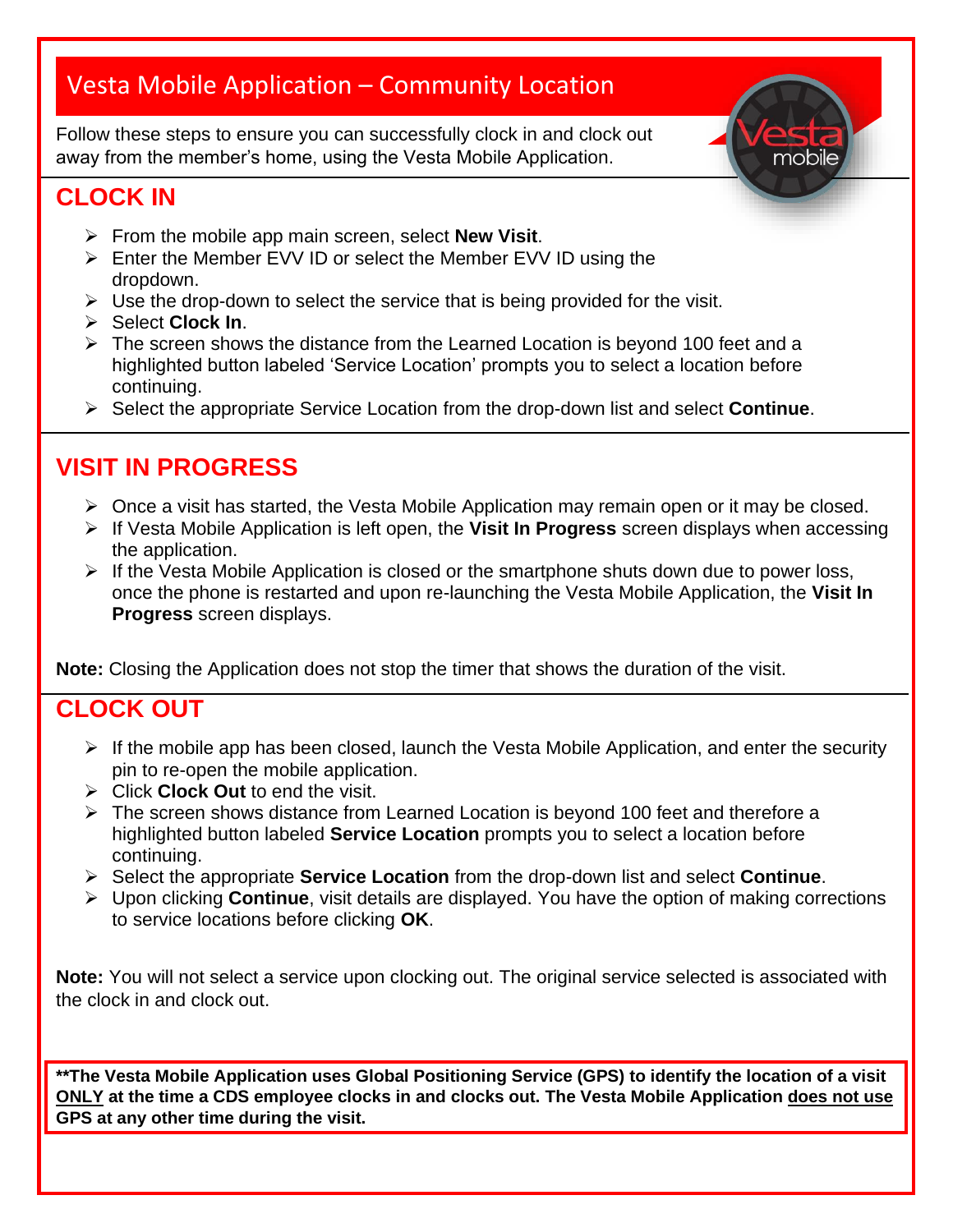# Vesta Mobile Application – Alternative Device

Follow these steps to ensure you can successfully clock in and clock out from the member's home, using the alternative device with the Vesta Mobile Application.



### **CLOCK IN**

- ➢ From the mobile application main screen, select the **Menu** icon and select **Alternative Device**.
- ➢ Select the **New Visit** button.
- ➢ Enter the Member EVV ID or select the Member EVV ID using the dropdown.
- ➢ Use the drop-down to select the service that is being provided for the visit then select **Submit.**

## **CLOCK OUT**

- $\triangleright$  If the application has been closed, launch the Vesta Mobile Application and enter the security PIN to re-open the application.
- ➢ Enter the **Token Number Out** and select **Submit**.
- ➢ You will not select a service upon clocking out. The original service selected with be associated with the clock in and clock out.
- $\triangleright$  Upon clocking out, the service details will display.

**The Vesta Mobile Application does not use Global Positioning Service (GPS) when clock in and out with the alternative device.**